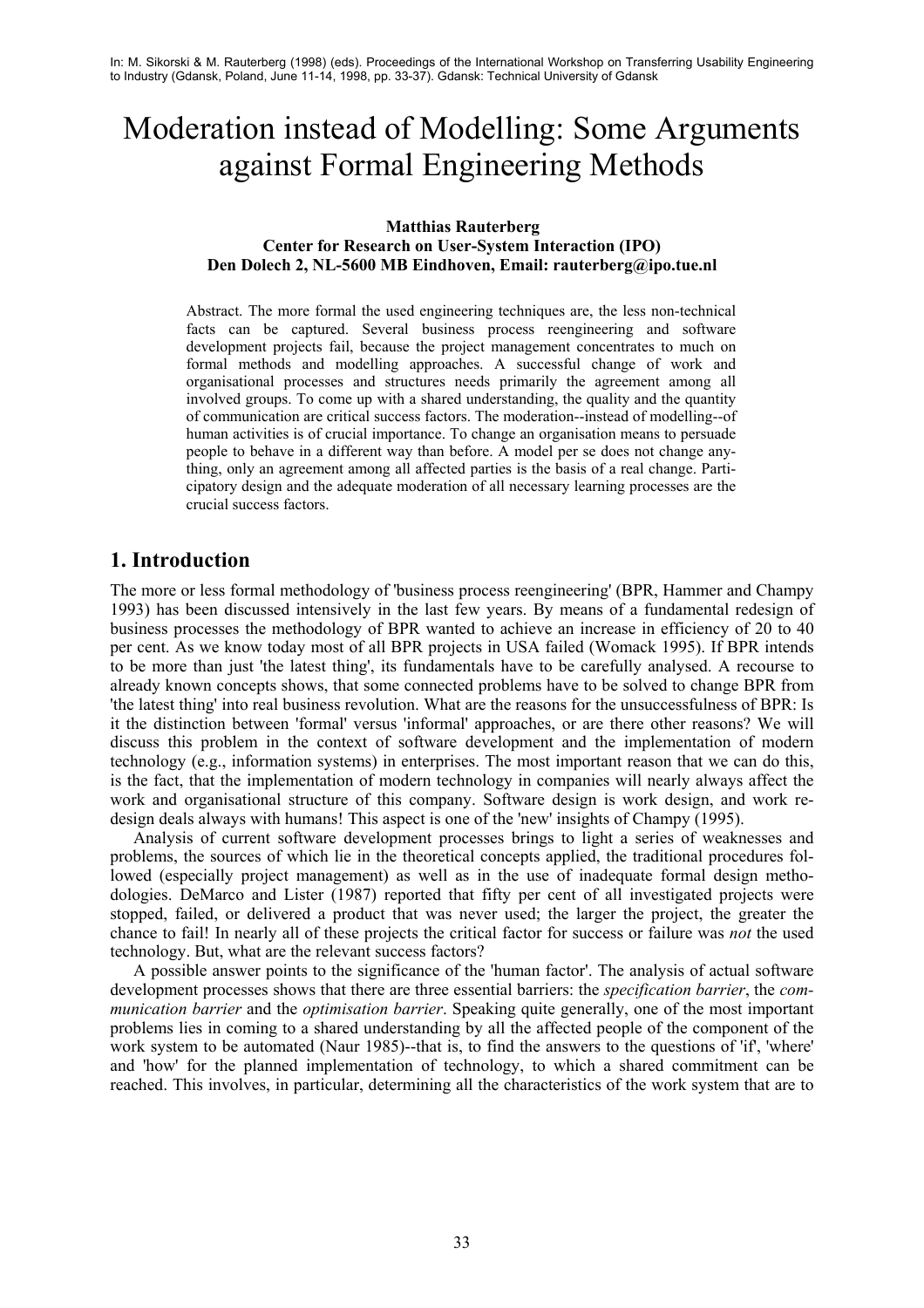be planned anew. Every work system comprises a social and a technical subsystem. An optimal total system must integrate both simultaneously. To arrive at the optimal design for the total enterprise, it is of paramount importance to regard the social subsystem as a system in its own right, endowed with its own specific characteristics and conditions, and a system to be optimised when coupled with the technical subsystem.

# **2. Barriers in the Framework of Traditional System Development**

There is an increasing tendency in information system development to consider not only the functionality that should be automated, but to pay attention to the work and organisational structures around the information system. Simple, intuitive, and powerful techniques are needed to model all relevant parts of the environment in the requirement analysis phase. Contemporary modelling techniques are either (a) weak in expression or (b) cluttered with rigorous details. In case (a) models become too vague to be meaningful, while in case (b) the techniques make modelling of rather simple dynamic systems a complex task and hardly facilitate communication with users.

Today the object-oriented approach is becoming increasingly popular. Object-oriented analysis (OOA), object-oriented-design (OOD) and object-oriented programming (OOP) are well established (Booch 1994, Brunet et al. 1994). Some of the most often stated advantages of OOA are: (a) objectorientation corresponds very well to the human perception of an organisation (it is a 'natural' view), and (b) choosing an object-oriented structure also for the analysis, the system developer achieves a smooth transition to design and implementation. The main critic against advantage (a) is that *processes* are more fundamental than things or objects (e.g. it is difficult to specify declarative business rules within an object-oriented structure), and against (b) that a small gap can be achieved only by pulling analysis to design (this can be done--for example--with a requirement engineering approach that is *problem-* and not target-oriented). BPR projects--with their primary focus on the processes--should be more successful than OOA projects. But this statement seems to be not true. Why?

The *specification barrier* is an immediate problem even at a cursory glance. How can the software developer ascertain that the client is able to specify the requirements for the subsystem to be developed in a complete and accurate way that will not be modified while the project is being carried out? The more formal and detailed the medium used by the client to formulate requirements, the easier it is for the software developer to incorporate these into an appropriate software system. But this presumes that the client has command of a certain amount of expertise. However, the client is not prepared to acquire this--or perhaps is in part not in a position to do so--before the beginning of the software development process. It is therefore necessary to find and implement other ways and means, using from informal through semi-formal to formal specification methods (see Pohl 1993). It would be a grave error with dire consequences to assume that clients--usually people from the middle and upper management level--are able to provide pertinent and adequate information on all requirements for an interactive software system. As a result, the following different perspectives must be taken into consideration in the requirement phases.

The *communications barrier* between applier, user and end-user on the one hand and the software developer on the other is essentially due to the fact that 'technical intelligence' is only inadequately imbedded in the social, historical and [micro] political contexts of technological development. Communication between those involved in the development process can allow non-technical facts to slip through the conceptual net of specialised technical language, which therefore restricts the social character of the technology to the functional and instrumental. The more formal the used techniques are, the less non-technical facts can be captured. The application-oriented jargon of the user flounders on the technical jargon of the developer. This 'gap' can only be bridged to a limited extent by purely linguistic means, because the fact that their respective semantics are conceptually bound makes the ideas applied insufficiently precise. Overcoming this fuzziness requires creating jointly experienced, perceptually shared contexts. Schuler and Namioka (1993) describe several approaches how to do this. Beyond verbal communication, visual means are the ones best suited to this purpose. The stronger the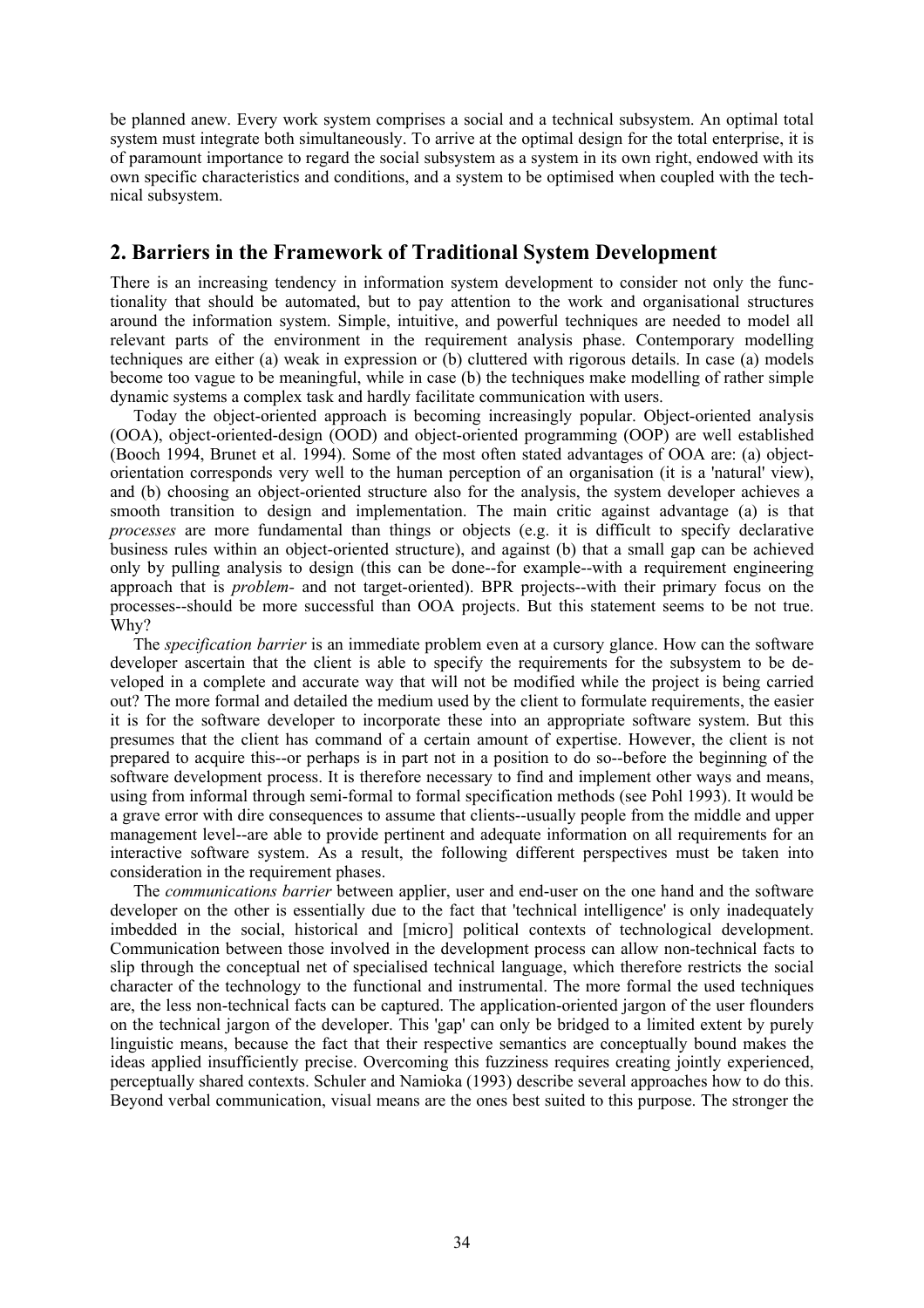perceptual experience one has of the semantic context of the other, the easier it is to overcome the communications barrier (Ehn and Kyng 1991).

At its best, software development is a procedure for *optimally designing* a product with interactive properties for supporting the performance of work tasks. Because computer science has accumulated quite a treasure-trove of very broadly applicable algorithms, software development is increasingly focusing attention on those facets of application-oriented software which are not amenable to algorithmic treatment. While the purely technical aspects of a software product are best dealt with by optimisation procedures attuned to a technical context, the non-technical context of the application environment aimed at requires the implementation of optimisation procedures of a different nature: moderation of human activities (Wohlgemuth 1995).

It would be false indeed to expect that at the outset of a larger reorganisation of a work system any single group of persons could have a complete, exact and comprehensive view of the ideal for the work system to be set up. Only during the analysis, evaluation and planning processes are the people involvable to develop an increasingly clear picture of what it is that they are really striving for. This is basically why the requirements of the applier seem to 'change'--they do not really change but simply become concrete within the anticipated boundary constraints. This process of *crystallisation* should be allowed to unfold as completely, as pertinently and--from a global perspective--as inexpensively as possible. Completeness can be reached by ensuring that each affected group is involved at least through representatives. Iterative, interactive progress makes the ideal concept increasingly concrete (for more details see Rauterberg, Strohm and Kirsch 1995).

## **3. First steps to Implement Technology**

The analysis phase is frequently the one most neglected (Boehm 1984). This is essentially due to the fact that methods and techniques need to be used primarily the way occupational and organisational sciences have developed and applied them (e.g., Macaulay et al. 1990). Inordinately high costs incur from the troubleshooting required because the analysis was less than optimal (Rauterberg, Strohm and Kirsch 1995). The time has come to engage occupational and organisational consultants at the analysis stage who have been especially trained in *moderation* techniques for software development! Once the analysis of the work system to be optimised has been completed, the next stage is to mould the results obtained into implementable form. Methods of specification with high communicative value are recommended here (Kraut and Streeter 1995), and not a method that enable the project management to retrace a misspecification (the 'traceability problem' see Pohl 1993). Sufficient empirical evidence has accumulated by now to show that task and user oriented procedures in software development not only bring noticeable savings in costs (Rauterberg, Strohm and Kirsch 1995), but also significantly improve the software produced (van Swede and van Vliet 1994). How then, can the barriers mentioned above be overcome?

The first thing is to determine 'if' and 'where' it makes sense to employ technology. "Although the view is still widely held that it is possible to use technology to eliminate the deficiencies of an organisation without questioning the structures of the organisation as a whole, the conclusion is nevertheless usually a false one" (Klotz 1991). The intended division of functions between man and machine is decided during the specification of the tool interface (for a more detailed discussion see Ulich et al. 1991 and Grote et al. 1995). Once those concerned are sufficiently clear about which functions are amenable to automation, the next step which should be taken is to test the screen layout on the end-users with hand-drawn sketches (the extremely inexpensive 'pen and paper' method, see Ehn and Kyng 1991).

The use of prototypes, to illustrate the dynamic and interactive aspects of the tools being developed, is indispensable for specifying the dialogue interface. However, prototypes should only be used very purposefully and selectively to clarify special aspects of the specification--not indiscriminately. Otherwise there looms the inescapable danger of investing too much in the production and maintenance of 'display goods'. A very efficient and inexpensive variation is provided by simulation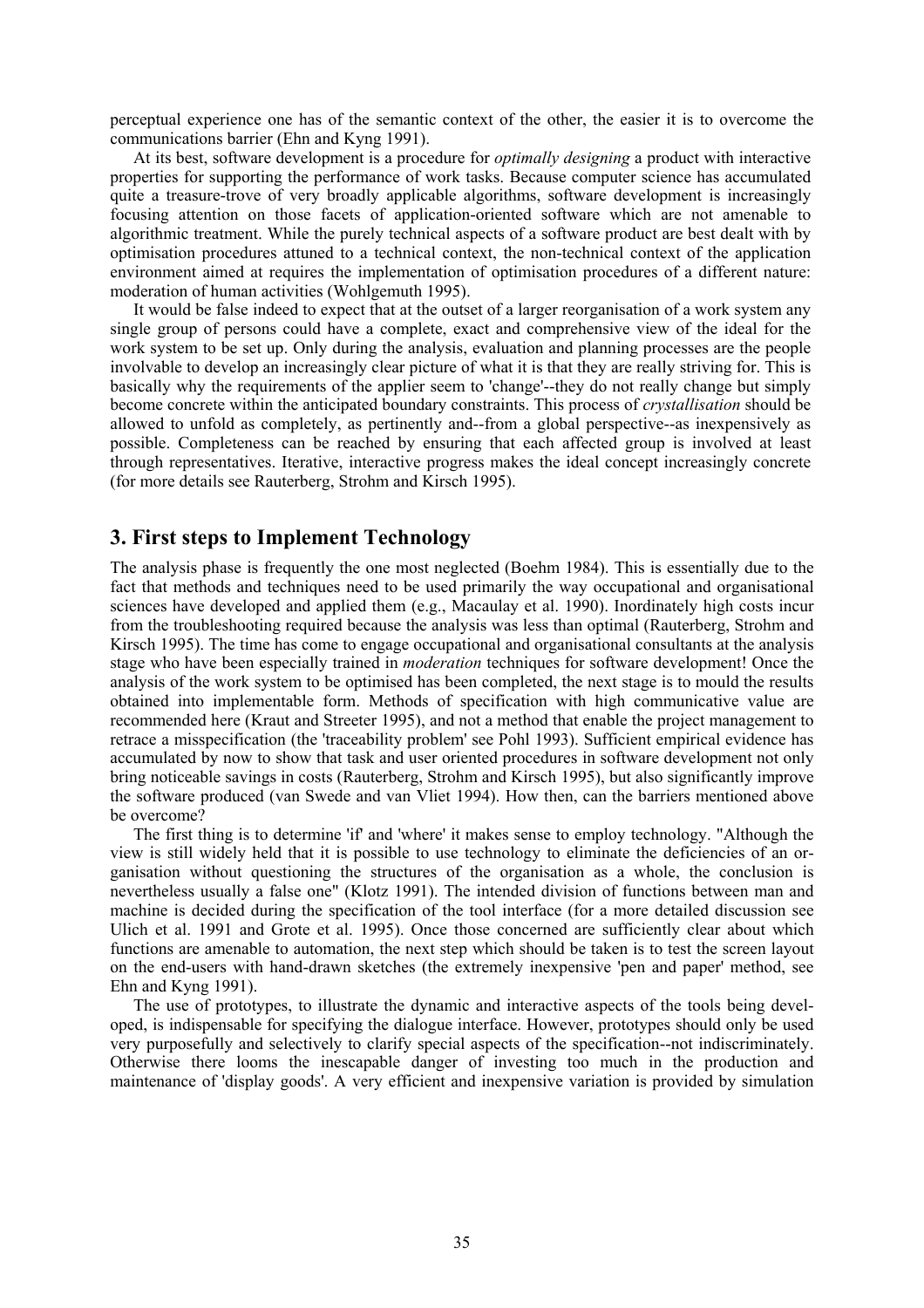studies, for example, with the use of hand prepared transparencies, cards, etc. which appear before the user in response to the action taken (Schuler and Namioka 1993).

Simple and fast moderation techniques for involving users include discussion groups with various communication aids (Metaplan, layout sketches, 'screen-dumps', scenarios, etc.), questionnaires for determining the attitudes, opinions and requirements of the users, the 'walk-through' technique for systematically clarifying all possible work steps, as well as targeted interviews aimed at a concrete analysis of the work environment (Macaulay et al. 1990, Nielsen 1993). Very sound simulation methods (e.g. scenarios, 'Wizard of Oz' studies, mock-ups) are available for developing completely new systems without requiring any special hardware or software (Ehn and Kyng 1991). Nielsen (1993) presents a summary of techniques for the analysis and evaluation of interactive computer systems.

### **4. Conclusion**

One of the principal problems of traditional software development lies in the fact that those who have been primarily involved in software development to date have not been willing to recognise that software development is, in most cases, mainly a question of occupational and/or organisational planning and changing. A successful change of work and organisational processes and structures needs primarily the *agreement* among all involved groups. To come up with a shared understanding, the quality and the quantity of *communication* are critical success factors. The moderation--instead of modelling--of human activities is of crucial importance. To change an organisation means to persuade people to behave in a new, different way than before. A model per se does not change anything; only a shared understanding--among all affected parties--is the basis of a real change. Participatory design and the adequate moderation of all necessary learning processes are the crucial success factors. Where information system development is approached from such a perspective, it would be planned from the beginning to engage experts in occupational and organisational planning in the project to *moderate* and *co-ordinate* the whole implementation process (see Kraut and Streeter 1995). This would require interdisciplinary co-operation between occupational and organisational experts on the one hand and software development experts on the other. The extensive qualification required in each of these fields makes it virtually impossible to dispense with such interdisciplinary co-operation. We must start learning to jointly plan technology, organisation and the application of human qualification.

#### **References**

- Boehm, B., 1984, Verifying and validating software requirements and design specifications. *IEEE Software* 1(1): 75-88.
- Booch, G., 1994, Object-oriented analysis and design (Menlo Park: Benjamin/Cummings).
- Brunet, J., Cauvet, C., Meddahi, D. and Semmak, F., 1994, Object-oriented analysis in practice. In Advanced information systems engineering by G. Wijers, S. Brinkkemper and T. Wasserman (eds.) (Lecture Notes in Computer Science 811; Berlin: Springer), pp. 293-308.
- Champy, J., 1995, Reengineering management: the mandate for a new leadership (New York: Harper & Row).
- DeMarco, T. and Lister, T., 1987, Peopleware: productive projects and teams (New York: Dorset).
- Ehn, P. and Kyng, M., 1991, Cardboard computers: mocking-it-up or hands-on the future. In Design at Work: Cooperative Design of Computer Systems by J. Greenbaum & M. Kyng (eds.) (Hillsdale: Lawrence Erlbaum), pp. 169–195.
- Grote, G., Weik, S., Wäfler, T. and Zölch, M., 1995, Criteria for the complementary allocation of functions in automated work systems and their use in simultaneous engineering projects. *International Journal of Industrial Ergonomics* 16(4-6): 367-382.
- Hammer, M. and Champy, J., 1993, Reengineering the corporation : a manifesto for business revolution (New York: Harper Business).
- Klotz, U., 1991, Die zweite Ära der Informationstechnik. *Harvard Manager* 13(2): 101-112.
- Kraut, E. and Streeter, L., 1995, Coordination in software development. *Communications of the ACM* 38(3): 69- 81.